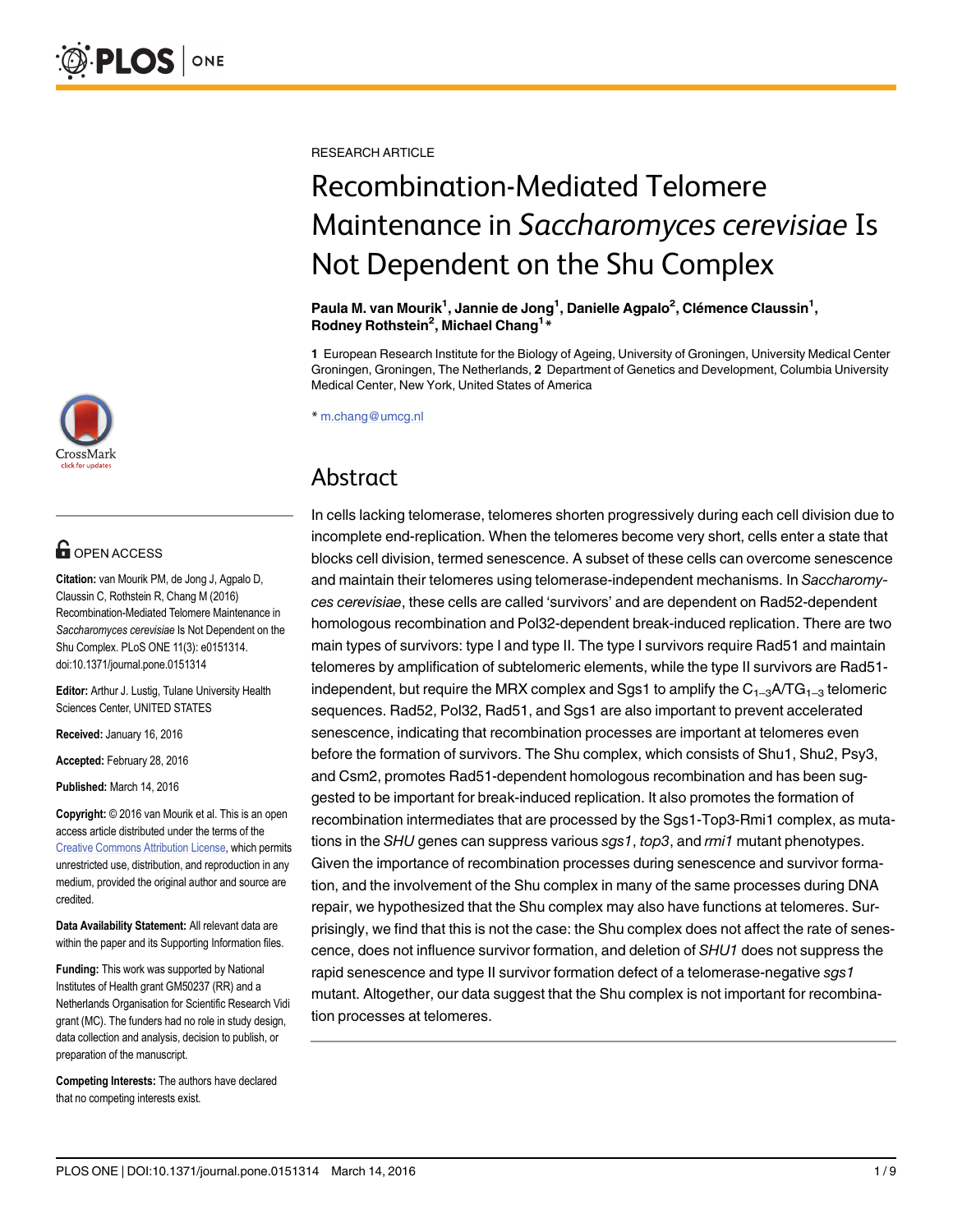# <span id="page-1-0"></span>Introduction

Telomeres are nucleoprotein structures at the ends of linear chromosomes that help a cell distinguish a natural chromosome end from a DNA double-strand break (DSB) [[1](#page-7-0)]. In Saccharomyces cerevisiae, the telomeric DNA consists of 300  $\pm$  75 bp of C<sub>1-3</sub>A/TG<sub>1-3</sub> repetitive sequences, with the G-rich strand extending to form a 3' single-stranded overhang  $[2]$  $[2]$ . The subtelomeric regions also contain middle repetitive X and Y' elements. An X element is found at all chromosome ends, while the Y' elements are found in zero to four tandem copies between an X element and the terminal telomeric repeats [[3\]](#page-7-0). Telomeres are maintained by a specialized reverse transcriptase called telomerase, whose core subunits are a catalytic protein component (Est2) and an RNA subunit (TLC1), which can extend telomeres by adding  $TG_{1-3}$  repeats to the 3<sup>'</sup> overhang [\[4](#page-7-0), [5](#page-7-0)]. In cells lacking telomerase, telomeres shorten progressively during each cell division due to incomplete end-replication and nucleolytic degradation [[6](#page-7-0)]. When the telomeres become very short, cells enter a state that blocks cell division, termed senescence. A subset of these cells can overcome senescence and maintain their telomeres using recombination-based processes, becoming 'survivors' [[7\]](#page-7-0). There are two main types of survivors: type I and type II. Both types require Rad52-dependent homologous recombination (HR). Type I survivors also require Rad51, Rad54, and Rad57, and maintain telomeres by amplification of subtelomeric  $Y'$  elements [ $\mathbb{Z}, \mathbb{S}$ ]. Formation of type II survivors, which exhibit amplification of the C<sub>1–3</sub>A/TG<sub>1–3</sub> sequences, is Rad51-independent, but requires the MRX complex (Mre11, Rad50, and Xrs2), Rad59, and Sgs1  $[8-11]$  $[8-11]$  $[8-11]$  $[8-11]$ . The type I subtelomeric and type II telomeric amplification patterns can be easily distinguished on a genomic blot probing for telomeric sequences. Both types of survivors also require the DNA polymerase δ subunit Pol32, which is required for break-induced replication (BIR) [[12](#page-7-0)]. BIR can be Rad51-dependent or Rad51-independent, suggesting that type I and type II survivors maintain telomeres through Rad51-dependent BIR and Rad51-independent BIR, respectively [\[13](#page-7-0), [14\]](#page-7-0). Telomerase-negative cells lacking Rad52, Rad51, Rad54, Rad57, Sgs1, or Pol32 also senesce very rapidly, indicating that these proteins are important at telomeres even before the emergence of survivors  $[7, 10, 11, 15, 16]$  $[7, 10, 11, 15, 16]$  $[7, 10, 11, 15, 16]$  $[7, 10, 11, 15, 16]$  $[7, 10, 11, 15, 16]$  $[7, 10, 11, 15, 16]$  $[7, 10, 11, 15, 16]$  $[7, 10, 11, 15, 16]$  $[7, 10, 11, 15, 16]$  $[7, 10, 11, 15, 16]$ .

The Shu complex, which consists of Shu1, Shu2, Psy3, and Csm2, interacts indirectly with Rad51 through the Rad51 paralogues Rad55-Rad57 to stimulate Rad51 filament attachment to the single-stranded DNA, which is essential for the homology recognition and strand invasion steps of HR  $[17-19]$  $[17-19]$  $[17-19]$  $[17-19]$ . When any of these four genes are deleted, a higher rate of mutations and increased number of genome rearrangements are observed [\[20](#page-8-0), [21\]](#page-8-0). The Shu complex also promotes the formation of recombination intermediates that are processed by the Sgs1-Top3-Rmi1 complex, as mutations in the SHU genes can suppress various sgs1, top3, and rmi1 mutant phenotypes  $[21, 22]$  $[21, 22]$  $[21, 22]$ .

Given the role of the Shu complex in recombination-mediated processes, and the role of recombination proteins in senescence and survivor formation [[23\]](#page-8-0), we hypothesized that the Shu complex also functions during senescence and survivor formation. Surprisingly, we find that the Shu complex affects neither the rate of senescence nor survivor formation significantly. Furthermore, the deletion of SHU1 does not suppress the rapid senescence and type II survivor formation defect of a telomerase-negative sgs1Δ mutant. Taken together, our findings suggest that the Shu complex does not normally function in recombination-mediated processes at telomeres.

# Materials and Methods

## Yeast strains and growth conditions

Standard yeast media and growth conditions were used [[24](#page-8-0), [25](#page-8-0)]. Strains used in this study are listed in [Table 1](#page-2-0) and all are RAD5 derivatives of W303 (ade2-1 can1-100 his3-11,15 leu2-3,112 trp1-1 ura3-1 RAD5) [\[26](#page-8-0), [27](#page-8-0)].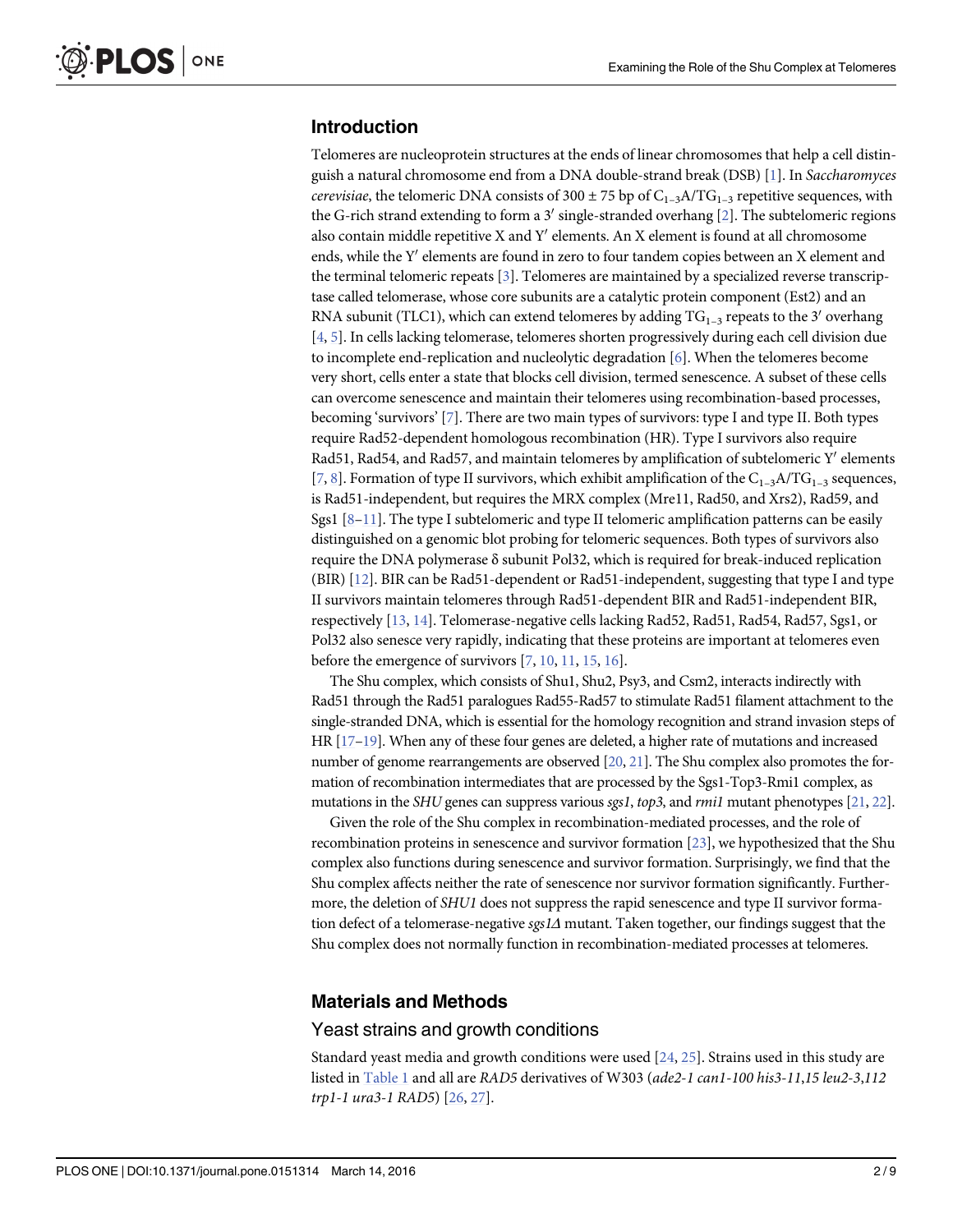| <b>Strain name</b> | Relevant genotype                                      |
|--------------------|--------------------------------------------------------|
| <b>MCY574</b>      | MATa/α est2ΔURA3/EST2 shu1ΔHIS3/SHU1                   |
| <b>MCY575</b>      | MATa/α tlc1ΔHIS3/TLC1 shu2ΔURA3/SHU2                   |
| <b>MCY576</b>      | MATa/α tlc1ΔHIS3/TLC1 psy3ΔkanMX/PSY3                  |
| <b>MCY577</b>      | MATa/α t/c1ΔHIS3/TLC1 csm2ΔkanMX/CSM2                  |
| YPM1               | MATa/α est2ΔURA3/EST2 rad51ΔkanMX/RAD51 shu1ΔHIS3/SHU1 |
| YPM <sub>2</sub>   | MATa/α tlc1ΔHIS3/TLC1 rad51ΔkanMX/RAD51 shu2ΔURA3/SHU2 |
| YPM3               | MATa/α est2ΔURA3/EST2 rad59ΔkanMX/RAD59 shu1ΔHIS3/SHU1 |
| YPM4               | MATa/α tlc1ΔHIS3/TLC1 rad59ΔkanMX/RAD59 shu2ΔURA3/SHU2 |
| YPM <sub>5</sub>   | MATa/α est2ΔURA3/EST2 sgs1ΔnatMX/SGS1 shu1ΔHIS3/SHU1   |

<span id="page-2-0"></span>[Table 1.](#page-1-0) Yeast strains used in this study.

doi:10.1371/journal.pone.0151314.t001

#### Liquid culture senescence assay

Senescence assays in liquid culture were performed essentially as previously described [\[28,](#page-8-0) [29\]](#page-8-0). Each senescence assay started with est2Δ/EST2 or tlc1Δ/TLC1 heterozygous diploids that were propagated for at least 50 generations before sporulation to ensure that telomeres were at a stable equilibrium length. Freshly dissected spores were allowed to form colonies on YPD agar plates after 2 days of growth at 30°C. Cells from these colonies were serially passaged in liquid YPD medium at 24-h intervals. For each passage, the cell density of each culture was measured by optical density (calibrated by cell counting using a haemocytometer) or by using a CASY Cell Counter, and the cultures were diluted back into fresh YPD medium at a cell density of 2 x 105 cells/ml. Senescence was plotted with respect to population doublings (PDs). PD was used as a metric rather than time (e.g. days in culture) because senescence caused by telomere shortening is related to cell division, not time. In addition, the use of PDs prevents mutations that only alter the rate of cell division from being mistakenly interpreted as having an effect on the rate of senescence.

#### Generation of survivors on agar plates

Diploids were propagated and sporulated as in the liquid culture senescence assays. Cells from freshly dissected spores were streaked on YPD plates and grown at 30°C for 3 days. Individual colonies were restreaked for 5–6 times to allow for survivor generation.

# Telomere PCR and telomere length measurements

Yeast genomic DNA was isolated using a Wizard Genomic DNA Purification Kit (Promega).  $Y'$  telomeres and telomere VI-R were amplified by PCR as previously described [\[30,](#page-8-0) [31\]](#page-8-0). Telomere PCR products were separated by agarose gel electrophoresis and average telomere length was determined as previously described [\[32\]](#page-8-0).

#### Telomere genomic blot

Genomic DNA was isolated, digested with XhoI, separated on a  $1\%$  (w/v) agarose gel, and transferred to a Hybond-N<sup>+</sup> membrane (GE Healthcare). The membrane was then hybridized to a telomere-specific (5′–CACCACACCCACACACCACACCCACA–3′) digoxigenin-labeled probe.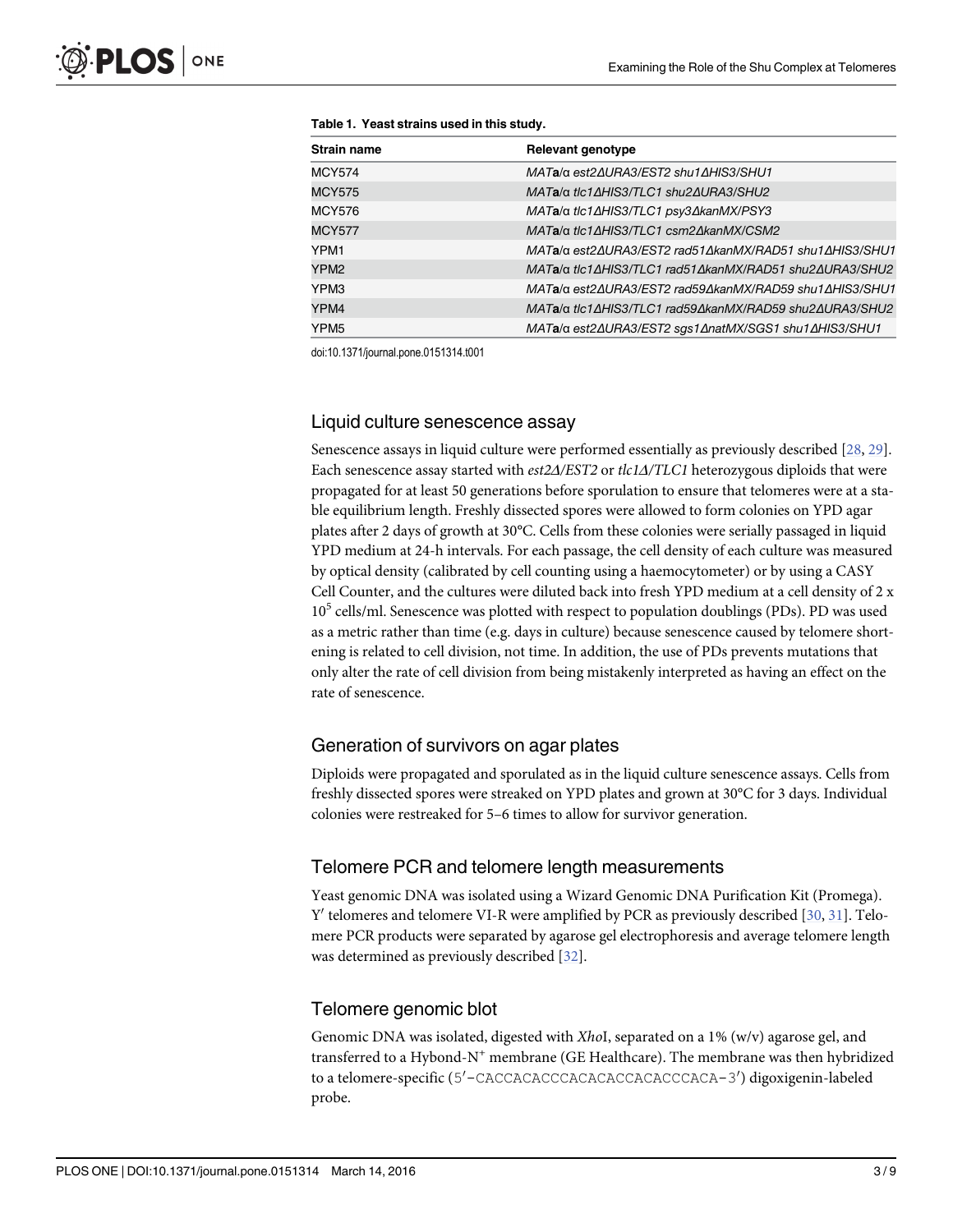# <span id="page-3-0"></span>Results and Discussion

#### The Shu complex does not affect senescence or survivor formation

To investigate whether the Shu complex plays a role during the process of senescence and in the formation of survivors in telomerase-negative cells, we first performed liquid culture senescence assays. Diploid strains that are deleted for one copy of either EST2 or TLC1 and also one copy of one of the four SHU genes were sporulated and the haploid progeny were propagated in liquid culture for several days (see [Materials and Methods](#page-1-0)). In each case, the rate of senescence and survivor formation of est2Δ or tlc1Δ mutants was not affected by deletion of any of the SHU genes (Fig 1). Since all four shu mutants behaved similarly, subsequent experiments were performed with only one or two shu mutants.

We next determined whether the Shu complex influences telomere length homeostasis or telomere shortening in the absence of telomerase. We measured the telomere length of wild type, shu1Δ, est2Δ, and est2Δ shu1Δ haploid strains approximately 35 generations after the sporulation of an est2Δ/EST2 shu1Δ/SHU1 diploid. Deletion of SHU1 did not affect either telomere length homeostasis of telomerase-positive cells or the telomere shortening of est2Δ cells [\(Fig 2\)](#page-4-0).

Although our liquid culture senescence assays revealed that telomerase-negative shu mutants could form survivors (Fig 1), we wished to determine whether both types of survivors



Fig 1. The Shu complex does not influence the rate of senescence or survivor formation. est2Δ/EST2 shu1Δ/SHU1 (top left), tlc1Δ/TLC1 shu2Δ/SHU2 (top right), tlc1Δ/TLC1 psy3Δ/PSY3 (bottom left), and tlc1Δ/TLC1 csm2Δ/CSM2 (bottom right) diploid strains were sporulated to generate the indicated haploid strains, which were subjected to a liquid culture senescence assay as described in the Materials and Methods. For each experiment, 2-3 isolates of each telomerase-positive strain and 4–5 isolates of each telomerase-negative strain were followed. The mean cell densities and standard errors of the means are shown.

doi:10.1371/journal.pone.0151314.g001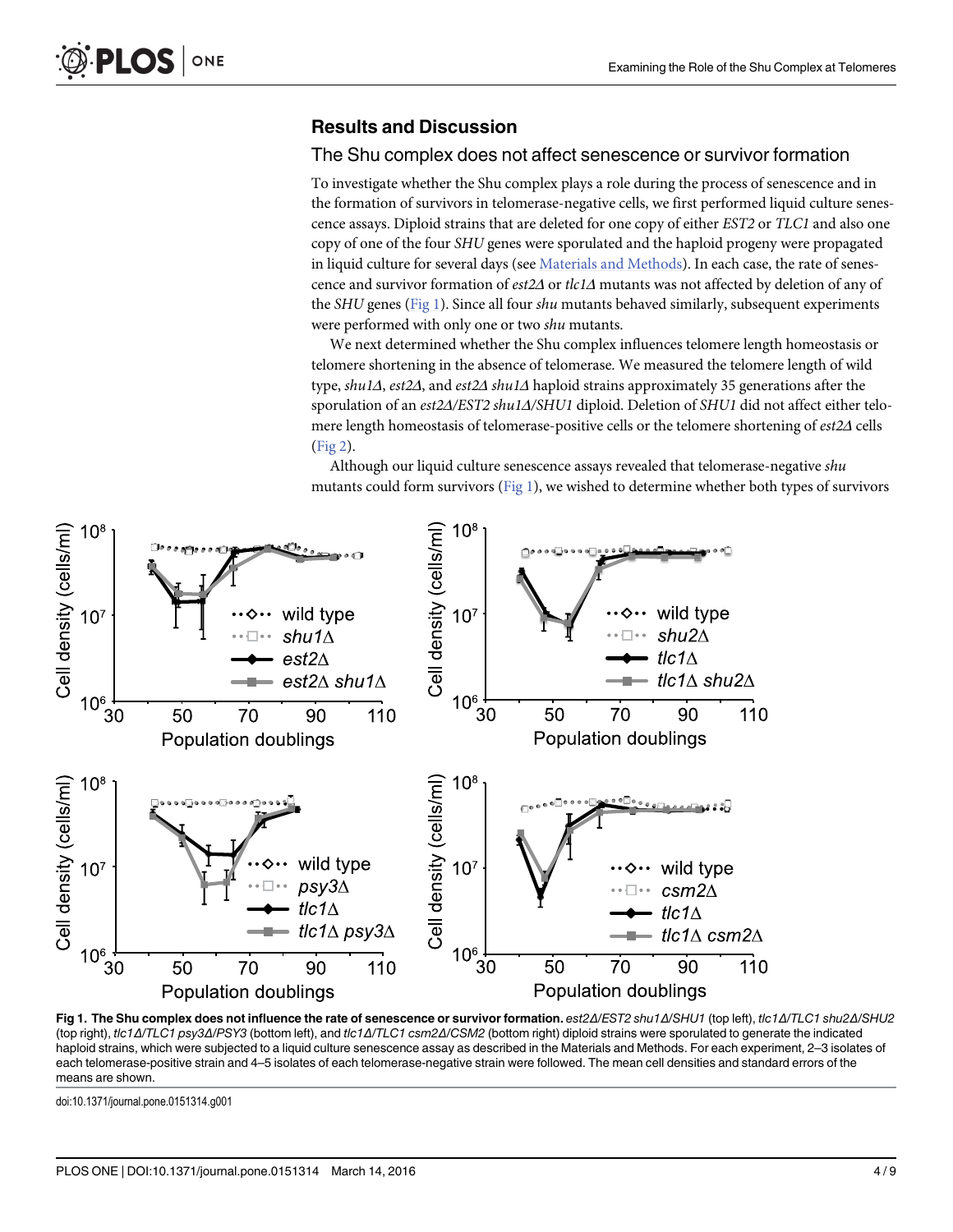<span id="page-4-0"></span>



[Fig 2. D](#page-3-0)eletion of SHU1 does not affect telomere length in the presence or absence of telomerase. Strains of the indicated genotypes, generated from the sporulation of an est2Δ/EST2 shu1Δ/SHU1 diploid, were assayed for telomere length by Y' and VI-R telomere PCR after being passaged for approximately 35 generations. The change in telomere length, compared to wild-type telomere length, was quantified and plotted. Mean ± standard error for 3–4 independent isolates for each genotype are shown. Raw mean telomere length values are given in parentheses.

doi:10.1371/journal.pone.0151314.g002

could be formed. We constructed est2Δ rad51Δ shu1Δ, tlc1Δ rad51Δ shu2Δ, est2Δ rad59Δ shu1 $\Delta$ , and tlc1 $\Delta$  rad59 $\Delta$  shu2 $\Delta$  strains and passaged them several times on solid medium. As mentioned above, Rad51 is required for the growth of type I survivors  $[8]$  $[8]$ , so we can test whether deletion of SHU1 or SHU2 prevents type II survivor formation in a rad51Δ background. Likewise, since Rad59 is required for the growth of type II survivors  $[8]$  $[8]$ , we can test whether deletion of SHU1 or SHU2 prevents type I survivor formation in a rad59Δ background. All mutants were able to recover from senescence and form survivors, indicating that neither type I nor type II survivors depend on the Shu complex for their formation.

To further validate that the Shu complex does not affect type I or type II survivor formation, we analyzed by genomic blot the telomeres of  $est2\Delta$  and  $est2\Delta$  shul $\Delta$  survivors generated by serial passaging on solid medium after the sporulation of an est2Δ/EST2 shu1Δ/SHU1 diploid strain. 71 est2Δ single mutants and 69 est2Δ shu1Δ double mutants were followed. Both est2Δ and est2Δ shu1Δ survivors were able to form type I and type II survivors, and for both genotypes, type I survivors were more abundant (Table 2), as previously reported [ $\frac{9}{3}$ , We did observe a small increase in type II survivor formation in the absence of SHU1, but this effect is not statistically significant ( $X^2 = 1.49$ ,  $P = 0.11$ ). Thus, we conclude that the Shu complex does not play a major role in type I or type II survivor formation.

# Deletion of SHU1 does not rescue the rapid senescence and type II survivor formation defect in est2Δ sgs1Δ cells

Telomerase-negative cells lacking Sgs1 senesce rapidly and fail to form type II survivors [[10](#page-7-0), [11\]](#page-7-0). Since mutations in SHU genes can rescue various aspects of the sgs1 mutant phenotype [\[21](#page-8-0)], we investigated whether the rapid senescence and type II survivor formation defect of telomerase-negative sgs1Δ mutants could be rescued by the deletion of SHU1. An est2Δ/EST2

| Table 2. Type II survivor frequencies in est24 and est24 shu14 cells. |
|-----------------------------------------------------------------------|
|                                                                       |

| Genotype    | <b>Type II frequency</b> |
|-------------|--------------------------|
| est2∆       | 5.6% (4/71)              |
| est2∆ shu1∆ | 13.0% (9/69)             |
|             |                          |

doi:10.1371/journal.pone.0151314.t002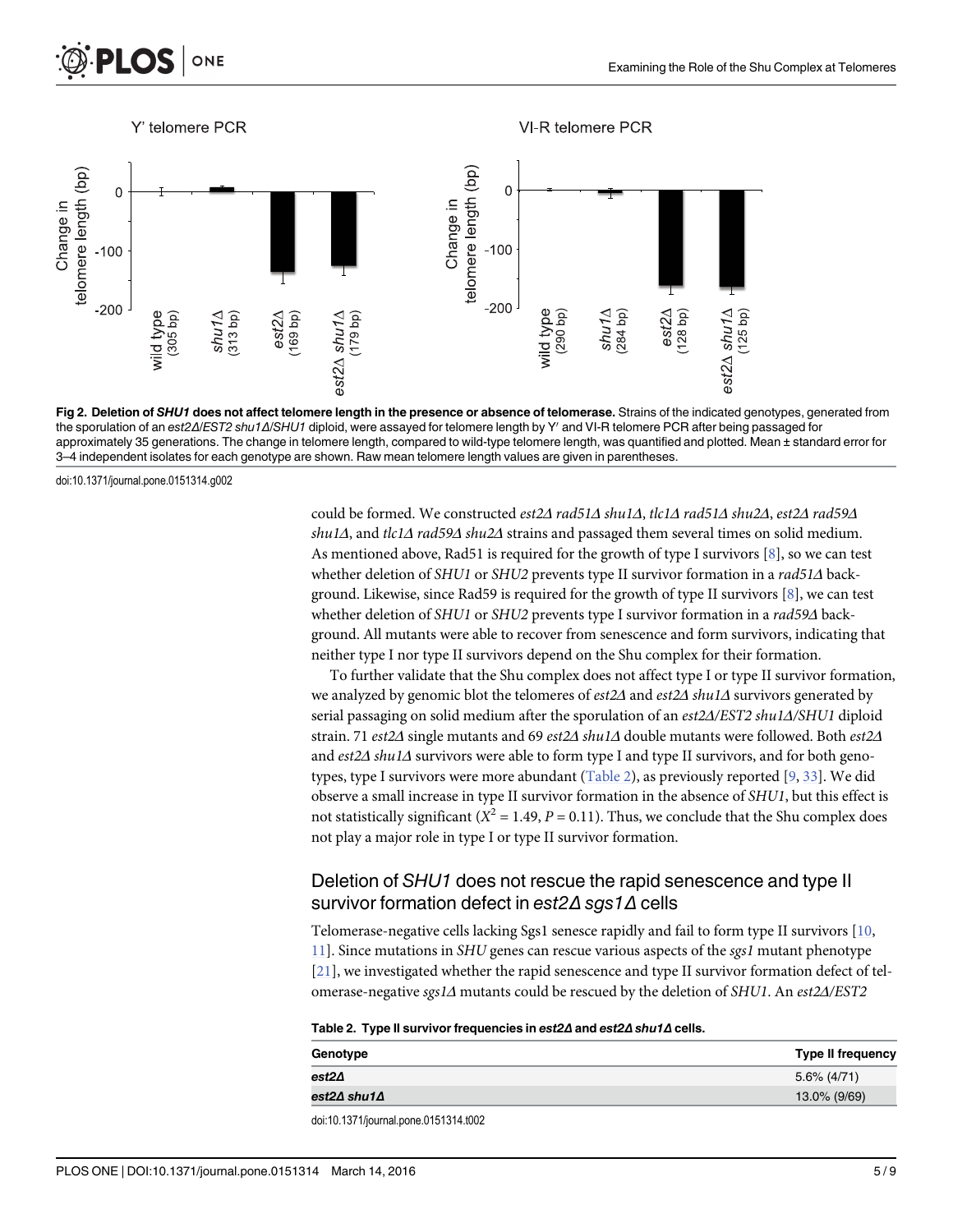sgs1Δ/SGS1 shu1Δ/SHU1 diploid was sporulated to generate haploid meiotic progeny that were followed in a liquid culture senescence assay. The est2Δ sgs1Δ and est2Δ sgs1Δ shu1Δ mutants senesce at the same rate, and faster than an est2∆ single mutant (Fig 3A). The telomeres of the survivors were also analyzed by genomic blotting (Fig 3B). Type I survivors exhibit short



Fig 3. Rapid senescence and type II survivor formation defect of est2Δ sgs1Δ cells are not rescued by deletion of SHU1. (A) Strains for the indicated genotypes, generated from the sporulation of an est2Δ/EST2 sgs1Δ/SGS1 shu1Δ/SHU1 (YPM5) diploid, were subjected to a liquid culture senescence assay. (B) A telomere genomic blot was performed on genomic DNA from strains of the indicated genotypes. The est2Δ, est2Δ shu1Δ, est2Δ sgs1Δ shu1Δ, est2Δ sgs1Δ strains were first passaged for 8 days in a liquid culture senescence assay to generate survivors. A haploid wild-type strain is included (on both sides of the blot), along with the YPM5 diploid.

doi:10.1371/journal.pone.0151314.g003

<span id="page-5-0"></span>**PLOS** ONE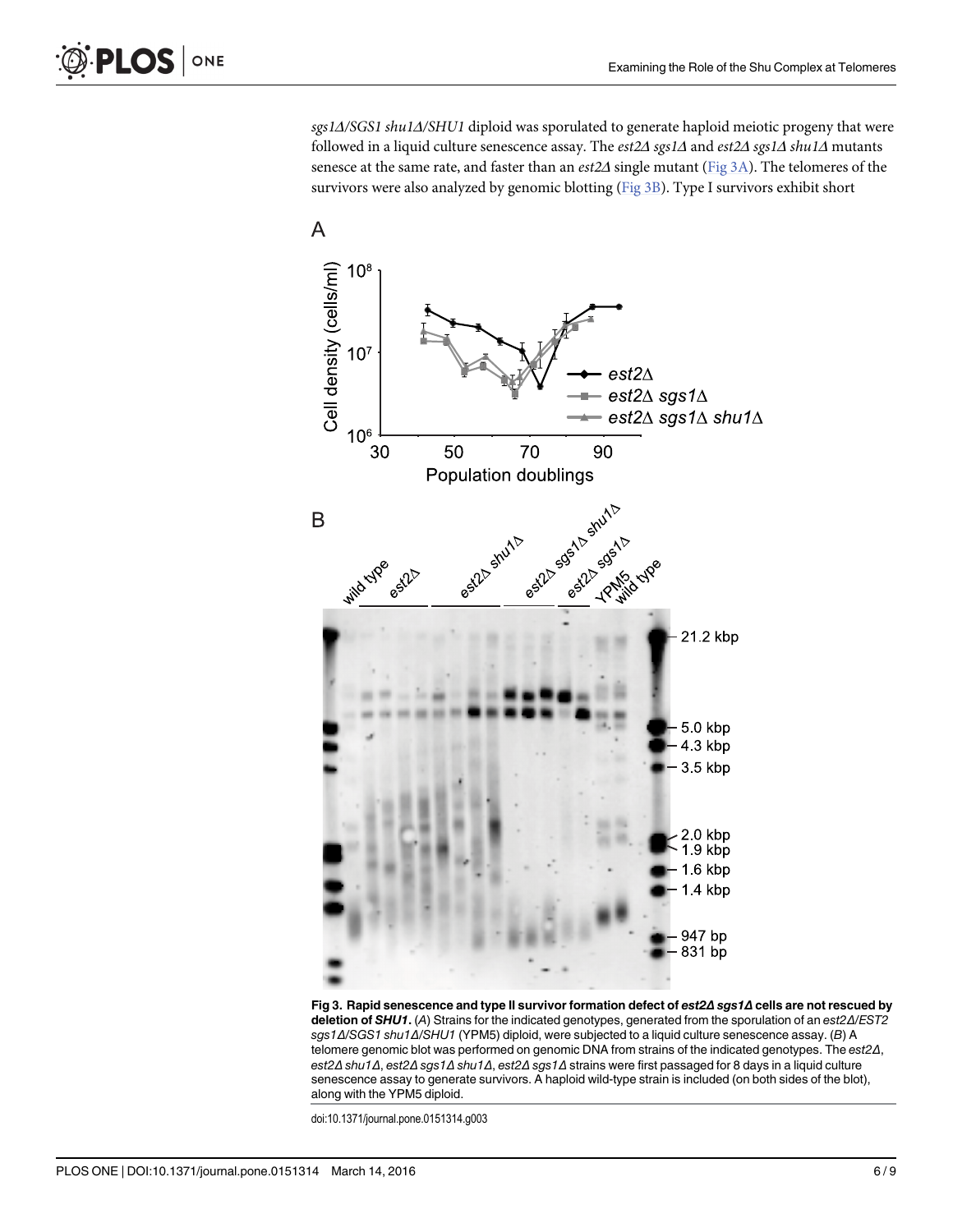<span id="page-6-0"></span>telomeres and strong hybridization at 5.2 kb and 6.7 kb, which is due to amplification of the tandemly repeated  $Y'$  short and  $Y'$  long elements, respectively. The telomeres of type II survivor are extended and very heterogeneous in size. Since type II survivors grow much better than type I survivors, they outcompete the type I survivors in a liquid culture senescence assay [[9](#page-7-0), [33\]](#page-8-0). Thus, all est2Δ and est2Δ shu1Δ survivors generated this way are type II. The est2Δ sgs1Δ strains formed only type I survivors, as expected because deletion of SGS1 prevents type II survivor formation  $[10, 11]$  $[10, 11]$  $[10, 11]$ . Deletion of SHU1 did not rescue the inability of est2 $\Delta$  sgs1 $\Delta$  mutants to form type II survivors. Taken together, these results indicate that the Shu complex does not function upstream of Sgs1 with regards to senescence and survivor formation.

Overall, our findings indicate that the Shu complex does not play an important role during senescence and survivor formation. This result is surprising given the role of recombination proteins in these processes. In particular, the Shu complex is known to promote Rad51 filament formation [[17](#page-7-0)–[19](#page-7-0)], and Rad51 is needed to prevent rapid senescence and for type I survivor formation [[8,](#page-7-0) [15\]](#page-7-0), but telomerase-negative *shu* mutants do not show a similar phenotype [\(Fig 1](#page-3-0)) and [Table 2](#page-4-0)). However, shu mutants are much less sensitive to DNA damaging agents than rad51Δ and rad52Δ mutants. In addition, spontaneous Rad51 focus formation is only down twofold in a shu1 $\Delta$  strain [\[34](#page-8-0)], and while the Shu complex stimulates the loading of Rad51 onto RPA-coated single-stranded DNA in vitro, it is not absolutely required [[19](#page-7-0)]. Thus, in the absence of the Shu complex, suboptimal Rad51 filament formation may be sufficient to delay senescence and promote survivor formation in telomerase-null cells. Nevertheless, it has recently been observed that the deletion of PSY3 partially suppresses telomere elongation in cdc9-1 mutants [[35\]](#page-8-0), indicating that the Shu complex may have a role at telomeres in certain situations.

Our work raises intriguing questions about what substrates the Shu complex acts on. It has been suggested that the Shu complex functions in BIR [\[35](#page-8-0), [36\]](#page-8-0). If so, it would be interesting to determine why it does not apparently affect BIR-mediated survivor formation. Of course, cells may regulate BIR differently at telomeres than at DSBs. Alternatively, telomeres resemble oneended DSBs, and the Shu complex may only function when both ends of a DSB are present. If this is the case, it will be interesting to figure out how the Shu complex differentiates between one-ended and two-ended DSBs. Finally, while the role of recombination in telomerase-independent telomere maintenance is clear, it is much less obvious why recombination proteins are needed to prevent accelerated senescence. The discovery that the Shu complex is not important during senescence implies that only some recombination activities are important, which adds another piece to solving this puzzle.

## Supporting Information

[S1 Dataset.](http://www.plosone.org/article/fetchSingleRepresentation.action?uri=info:doi/10.1371/journal.pone.0151314.s001) Raw data for [Fig 1.](#page-3-0) (XLSX) [S2 Dataset.](http://www.plosone.org/article/fetchSingleRepresentation.action?uri=info:doi/10.1371/journal.pone.0151314.s002) Raw data for [Fig 2.](#page-4-0) (XLSX)

[S3 Dataset.](http://www.plosone.org/article/fetchSingleRepresentation.action?uri=info:doi/10.1371/journal.pone.0151314.s003) Raw data for [Fig 3A.](#page-5-0) (XLSX)

## Acknowledgments

We thank Saygın Bilican for experimental assistance.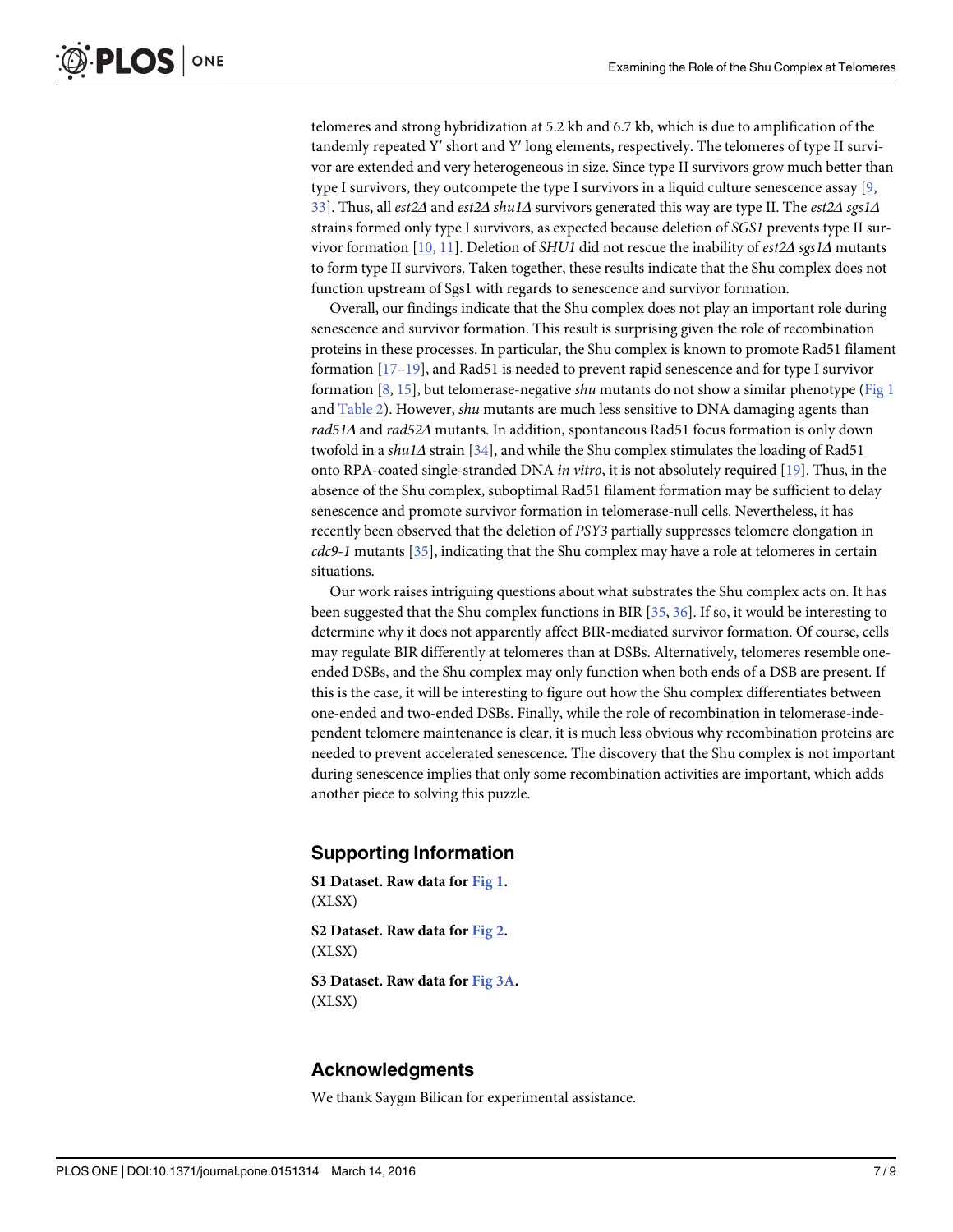# <span id="page-7-0"></span>Author Contributions

Conceived and designed the experiments: MC. Performed the experiments: PMM JJ DA CC MC. Analyzed the data: PMM JJ DA CC RR MC. Contributed reagents/materials/analysis tools: PMM MC. Wrote the paper: PMM MC.

#### References

- [1.](#page-1-0) de Lange T. How telomeres solve the end-protection problem. Science. 2009; 326(5955):948–52. doi: [10.1126/science.1170633](http://dx.doi.org/10.1126/science.1170633) PMID: [19965504](http://www.ncbi.nlm.nih.gov/pubmed/19965504)
- [2.](#page-1-0) Wellinger RJ, Zakian VA. Everything you ever wanted to know about Saccharomyces cerevisiae telomeres: beginning to end. Genetics. 2012; 191(4):1073–105. doi: [10.1534/genetics.111.137851](http://dx.doi.org/10.1534/genetics.111.137851) PMID: [22879408](http://www.ncbi.nlm.nih.gov/pubmed/22879408)
- [3.](#page-1-0) Chan CS, Tye BK. Organization of DNA sequences and replication origins at yeast telomeres. Cell. 1983; 33(2):563–73. PMID: [6345000](http://www.ncbi.nlm.nih.gov/pubmed/6345000)
- [4.](#page-1-0) Lingner J, Cech TR, Hughes TR, Lundblad V. Three Ever Shorter Telomere (EST) genes are dispensable for in vitro yeast telomerase activity. Proc Natl Acad Sci U S A. 1997; 94(21):11190–5. PMID: [9326584](http://www.ncbi.nlm.nih.gov/pubmed/9326584)
- [5.](#page-1-0) Singer MS, Gottschling DE. TLC1: template RNA component of Saccharomyces cerevisiae telomerase. Science. 1994; 266(5184):404–9. PMID: [7545955](http://www.ncbi.nlm.nih.gov/pubmed/7545955)
- [6.](#page-1-0) Lundblad V, Szostak JW. A mutant with a defect in telomere elongation leads to senescence in yeast. Cell. 1989; 57(4):633–43. PMID: [2655926](http://www.ncbi.nlm.nih.gov/pubmed/2655926)
- [7.](#page-1-0) Lundblad V, Blackburn EH. An alternative pathway for yeast telomere maintenance rescues est1senescence. Cell. 1993; 73(2):347–60. PMID: [8477448](http://www.ncbi.nlm.nih.gov/pubmed/8477448)
- [8.](#page-1-0) Chen Q, Ijpma A, Greider CW. Two survivor pathways that allow growth in the absence of telomerase are generated by distinct telomere recombination events. Mol Cell Biol. 2001; 21(5):1819–27. doi: [10.](http://dx.doi.org/10.1128/MCB.21.5.1819-1827.2001) [1128/MCB.21.5.1819-1827.2001](http://dx.doi.org/10.1128/MCB.21.5.1819-1827.2001) PMID: [11238918](http://www.ncbi.nlm.nih.gov/pubmed/11238918)
- [9.](#page-4-0) Teng SC, Chang J, McCowan B, Zakian VA. Telomerase-independent lengthening of yeast telomeres occurs by an abrupt Rad50p-dependent, Rif-inhibited recombinational process. Mol Cell. 2000; 6 (4):947-52. PMID: [11090632](http://www.ncbi.nlm.nih.gov/pubmed/11090632)
- [10.](#page-1-0) Huang P, Pryde FE, Lester D, Maddison RL, Borts RH, Hickson ID, et al. SGS1 is required for telomere elongation in the absence of telomerase. Curr Biol. 2001; 11(2):125–9. PMID: [11231130](http://www.ncbi.nlm.nih.gov/pubmed/11231130)
- [11.](#page-1-0) Johnson FB, Marciniak RA, McVey M, Stewart SA, Hahn WC, Guarente L. The Saccharomyces cerevisiae WRN homolog Sgs1p participates in telomere maintenance in cells lacking telomerase. EMBO J. 2001; 20(4):905–13. doi: [10.1093/emboj/20.4.905](http://dx.doi.org/10.1093/emboj/20.4.905) PMID: [11179234](http://www.ncbi.nlm.nih.gov/pubmed/11179234)
- [12.](#page-1-0) Lydeard JR, Jain S, Yamaguchi M, Haber JE. Break-induced replication and telomerase-independent telomere maintenance require Pol32. Nature. 2007; 448(7155):820–3. doi: [10.1038/nature06047](http://dx.doi.org/10.1038/nature06047) PMID: [17671506](http://www.ncbi.nlm.nih.gov/pubmed/17671506)
- [13.](#page-1-0) Davis AP, Symington LS. RAD51-dependent break-induced replication in yeast. Mol Cell Biol. 2004; 24 (6):2344–51. PMID: [14993274](http://www.ncbi.nlm.nih.gov/pubmed/14993274)
- [14.](#page-1-0) Signon L, Malkova A, Naylor ML, Klein H, Haber JE. Genetic requirements for RAD51- and RAD54independent break-induced replication repair of a chromosomal double-strand break. Mol Cell Biol. 2001; 21(6):2048–56. doi: [10.1128/MCB.21.6.2048-2056.2001](http://dx.doi.org/10.1128/MCB.21.6.2048-2056.2001) PMID: [11238940](http://www.ncbi.nlm.nih.gov/pubmed/11238940)
- [15.](#page-1-0) Le S, Moore JK, Haber JE, Greider CW. RAD50 and RAD51 define two pathways that collaborate to maintain telomeres in the absence of telomerase. Genetics. 1999; 152(1):143–52. PMID: [10224249](http://www.ncbi.nlm.nih.gov/pubmed/10224249)
- [16.](#page-1-0) Fallet E, Jolivet P, Soudet J, Lisby M, Gilson E, Teixeira MT. Length-dependent processing of telomeres in the absence of telomerase. Nucleic Acids Res. 2014; 42(6):3648–65. doi: [10.1093/nar/](http://dx.doi.org/10.1093/nar/gkt1328) [gkt1328](http://dx.doi.org/10.1093/nar/gkt1328) PMID: [24393774](http://www.ncbi.nlm.nih.gov/pubmed/24393774)
- [17.](#page-1-0) Godin S, Wier A, Kabbinavar F, Bratton-Palmer DS, Ghodke H, Van Houten B, et al. The Shu complex interacts with Rad51 through the Rad51 paralogues Rad55-Rad57 to mediate error-free recombination. Nucleic Acids Res. 2013; 41(8):4525–34. doi: [10.1093/nar/gkt138](http://dx.doi.org/10.1093/nar/gkt138) PMID: [23460207](http://www.ncbi.nlm.nih.gov/pubmed/23460207)
- 18. Sasanuma H, Tawaramoto MS, Lao JP, Hosaka H, Sanda E, Suzuki M, et al. A new protein complex promoting the assembly of Rad51 filaments. Nat Commun. 2013; 4:1676. doi: [10.1038/ncomms2678](http://dx.doi.org/10.1038/ncomms2678) PMID: [23575680](http://www.ncbi.nlm.nih.gov/pubmed/23575680)
- [19.](#page-1-0) Gaines WA, Godin SK, Kabbinavar FF, Rao T, VanDemark AP, Sung P, et al. Promotion of presynaptic filament assembly by the ensemble of S. cerevisiae Rad51 paralogues with Rad52. Nat Commun. 2015; 6:7834. doi: [10.1038/ncomms8834](http://dx.doi.org/10.1038/ncomms8834) PMID: [26215801](http://www.ncbi.nlm.nih.gov/pubmed/26215801)